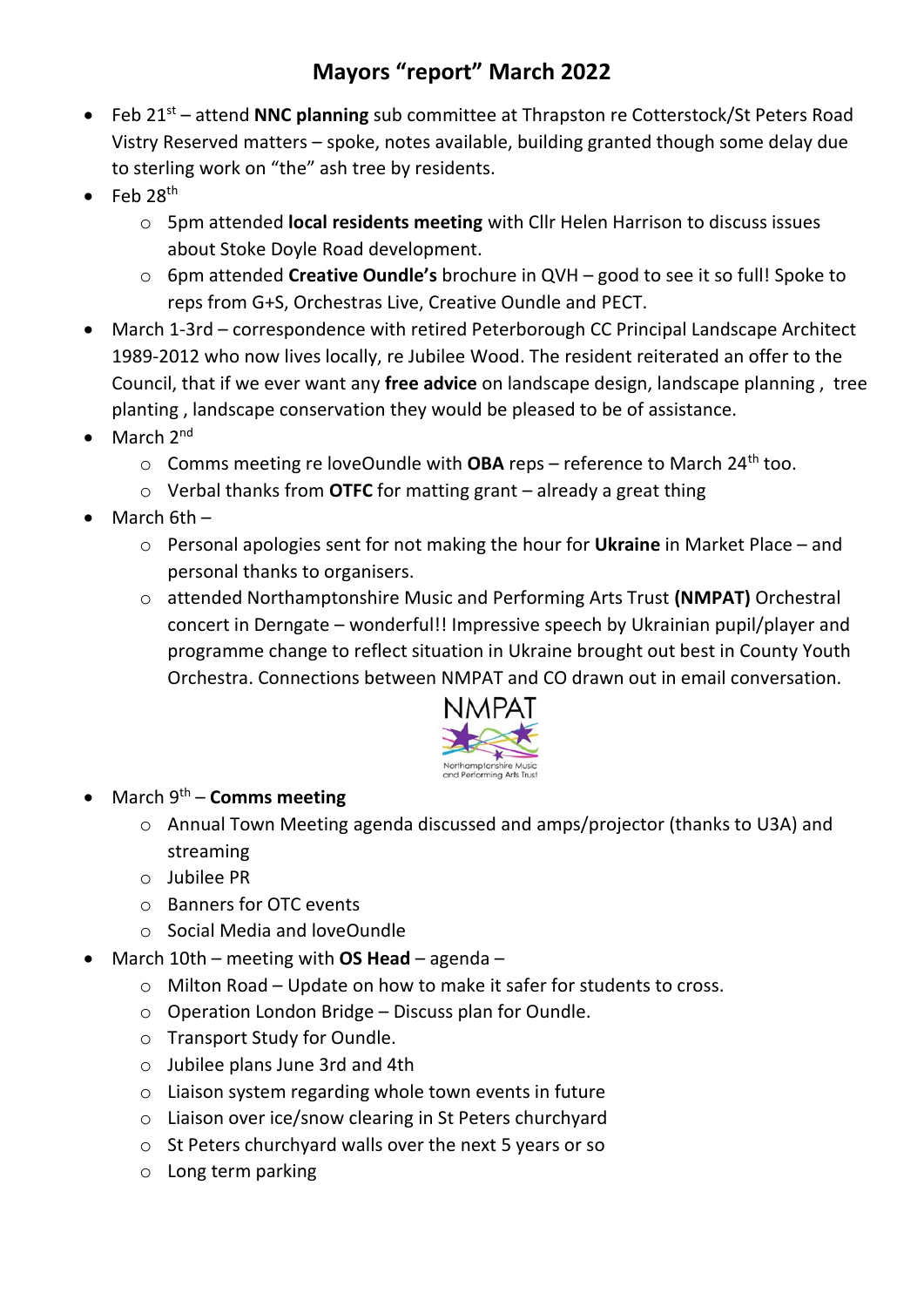

## **Comms WP report**

• loveOundle.org **stats** – how to rekindle visits? Jubilee plans, adverts (Tesco door in Corby? Roundabouts? More stickers, inc external ones to give away at markets etc)

## **Visits Summary**



• loveOundle SM **stats –** future of SM role? Inc NCALC course in April. **How can we increase geographical reach?**